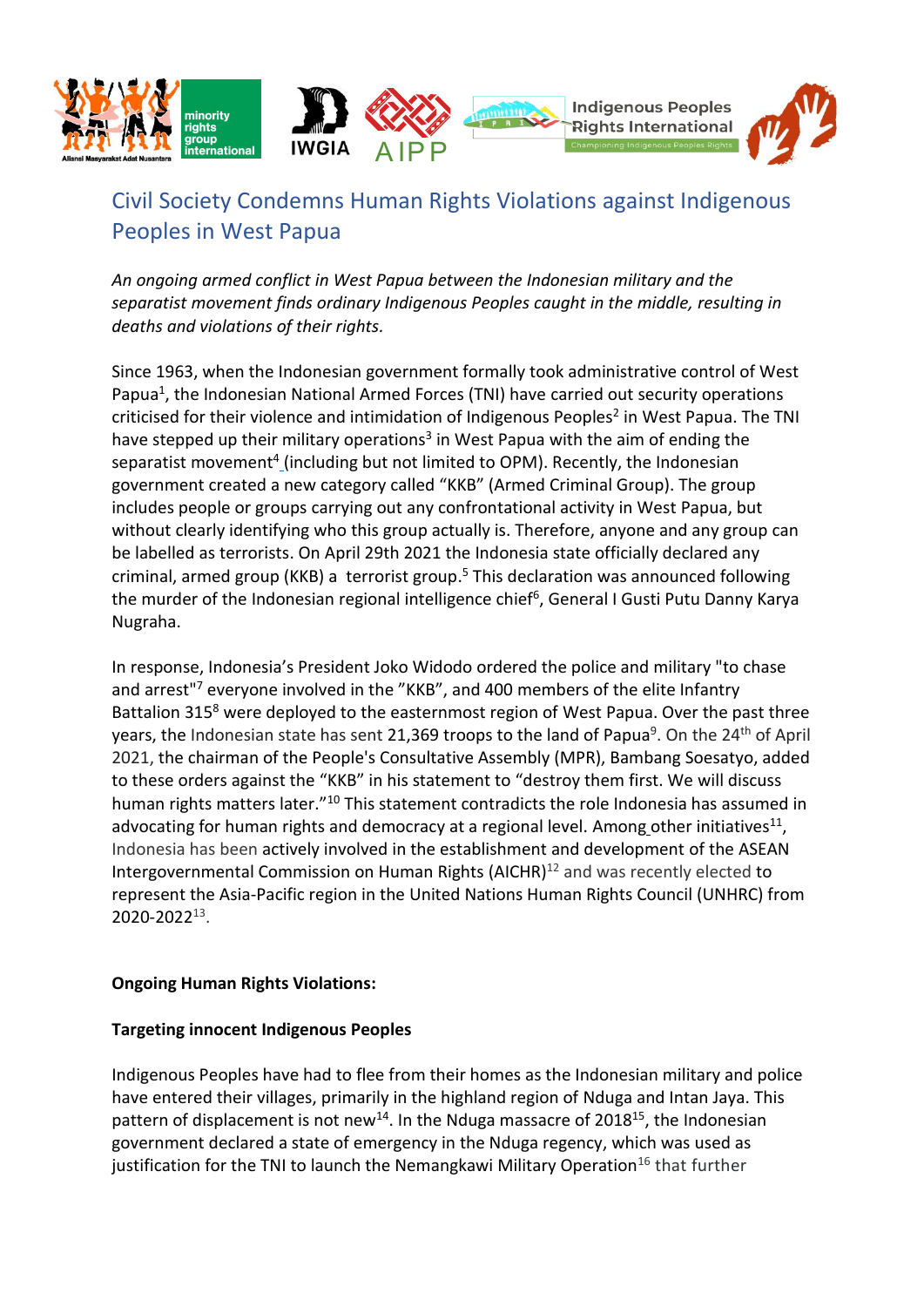

escalated the ongoing armed conflict, which led to the displacement of approximately 5000 villagers, including 700 children<sup>17</sup>, into refugee camps. Between 2018 and 2020 an estimated 400 refugees have died $18$  in these camps in Nduga.

The displacement of Indigenous Peoples continues with the Indonesian military's more recent efforts to stop the "KKB". Villagers have been driven out of their territories<sup>19</sup> as military and police occupy their schools and buildings for their operations<sup>20</sup> to search for the "KKB", putting Indigenous villagers at risk for their lives and removing them from their livelihood. Thus, robbing them not only of their safety and freedom, but also their right to food, housing and education.

Police and military are entering secluded Indigenous villages to search for members of the "KKB", many of whom they claim hide and live amongst other villagers. If and when they cannot find "KKB" members, the military and police are shooting innocent civilians<sup>21</sup>. Although men are the main targets, women and children are also being shot at<sup>22</sup>, and even babies have lost their lives as a result<sup>23</sup> of the conflict. They are also destroying property and shooting farm animals such as pigs that villagers need for their livelihood.

While some of these deaths are being reported in media, including youth, disabled civilians and pastors<sup>24</sup>, many are silenced/go unreported. Since the beginning of May, the Internet has been cut off in West Papua's capital<sup>25</sup> Manokwari preventing local journalists from reporting on the ongoing human rights violations. Although the internet provider has spoken out and apologized for the ongoing disruptions, the government has previously shut down internet services in West Papua during weeks of protests and deadly unrest in 2019<sup>26</sup>.

The Indigenous Meepago People of Intan Jaya and the Indigenous Lapago People of Nduga report that they fear for their lives in their own land. A women's community leader from a town near Puncak, described that "Thousands are displaced in Puncak, five villages fled into the jungle. Health clinics and schools have been taken over by the military. Soldiers are everywhere. We are living in a war zone." <sup>27</sup>

# **Human Rights Defenders and Freedom of Speech**

On May 10<sup>th</sup>, Victor Yeimo who is the international spokesman of the West Papua National Committee, was arrested in the provincial capital of Jayapura<sup>28</sup>. Yeimo has been on a police wanted list accused of treason related to his alleged role in the widespread anti-racism protests which were held in August and September 2019<sup>29</sup>. Authorities say he orchestrated some of the most serious civil unrest in decades during these protests<sup>30</sup>. These protests, which initially started peacefully but ended in riots, were mass protests that included Indigenous Peoples. Yeimo was present at the first peaceful protest but he claims to have been absent at the riot<sup>31</sup>.

According to Prominent human rights journalist Victor Mambor, he has also been targeted by the Indonesian military, who claim his involvement in the separatist movement. His car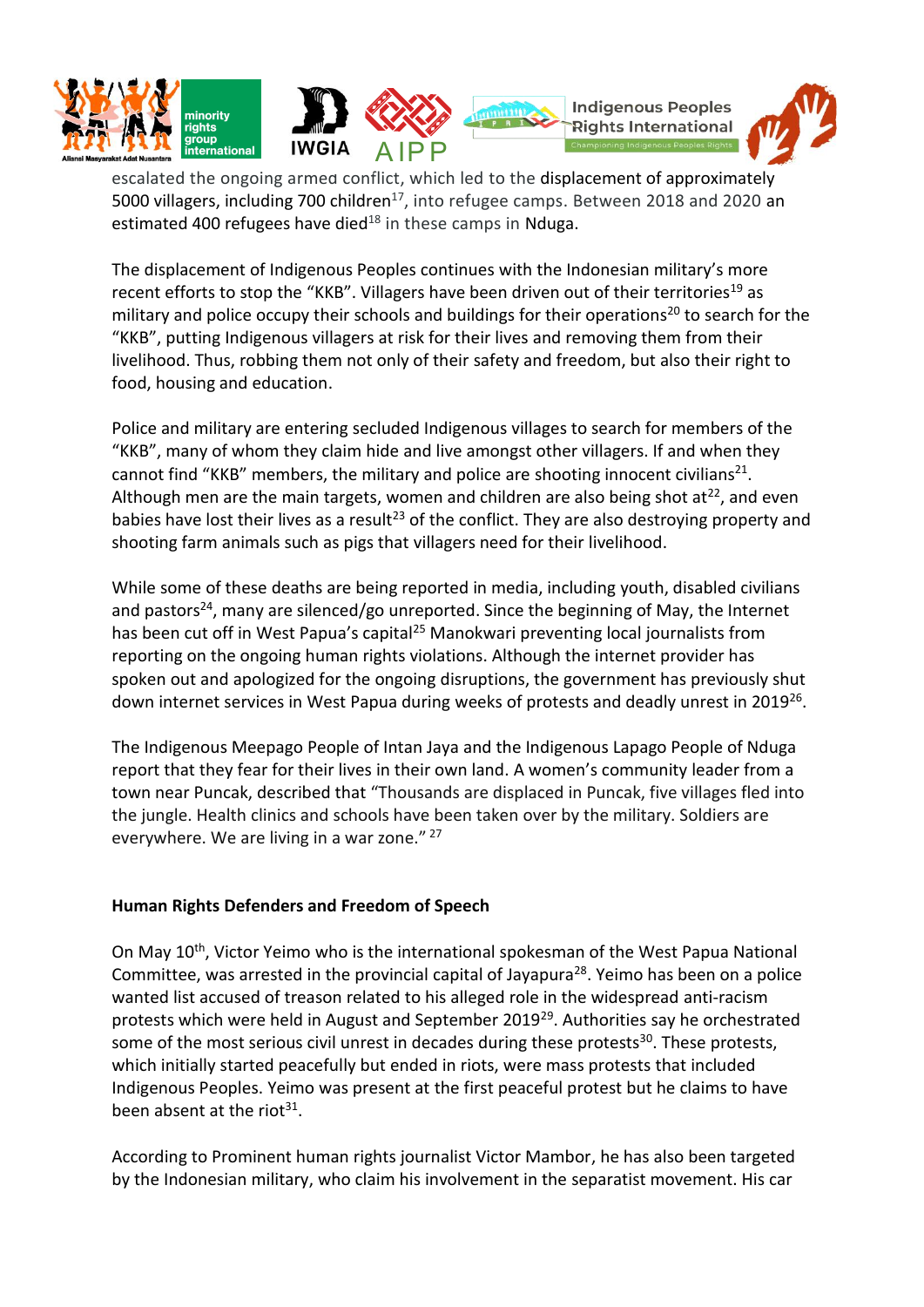

was recently vandalised<sup>32</sup>, an incident that is not unusual for the journalist who, along with his family, has been harassed since 2007. Mambor's lawyer, Veronica Koman has described the latest car-vandalism as "…another episode of harassment against Papuan journalists. When you report stories not in line with the government's version you'll be attacked." 33

### **Law violations:**

Contradictory to the ongoing human rights violations, in 2006, Indonesia ratified<sup>34</sup> the United Nations International Covenant on Civil and Political Rights<sup>35</sup>. Also, in 1998, Law No. 9 on Freedom of Expression in Public was passed<sup>36</sup>, but no implementing regulations were issued. Instead, according to senior West Papuan lawyer, Yan Christian Warinussey, the police have issued internal guidelines that suppress the freedom of expression<sup>37</sup> that has formed the law in West Papua and is used to suppress activism, which can be seen through the state's continuous harassment of human rights defenders.

The ongoing political conflicts are costing innocent lives and displacing Indigenous Peoples throughout West Papua.

### **The undersigned organisations call for:**

- 1. The Indonesian government to define who the "KKB" is. Without naming the organisations, any group or anyone can be targeted as "KKB".
- 2. President Jokowi to fulfil his commitment<sup>38</sup> (2017) to invite the UN High Commissioner for Human Rights to Papua.
- 3. The Indonesian Military and police to stop killing and harassing innocent villagers.
- 4. The Indonesian government and United Liberation Movement for West Papua to start peace dialogues.
- 5. The Indonesian Military and police to leave all occupied public facilities including schools, health centers, and government offices in Nduga, Intan Jaya, Puncak regencies, and ensure the safe return to normal life of the affected communities.
- 6. The police to release Victor Yeimo and ensure that all human rights are respected for all.
- 7. Stop stigmatizing Papuan Indigenous journalists as being part of separatism.
- 8. Restore the internet, ensure freedom of expression for all, ensure the safety and security of journalists reporting from West Papua, and open the access for international journalists to West Papua.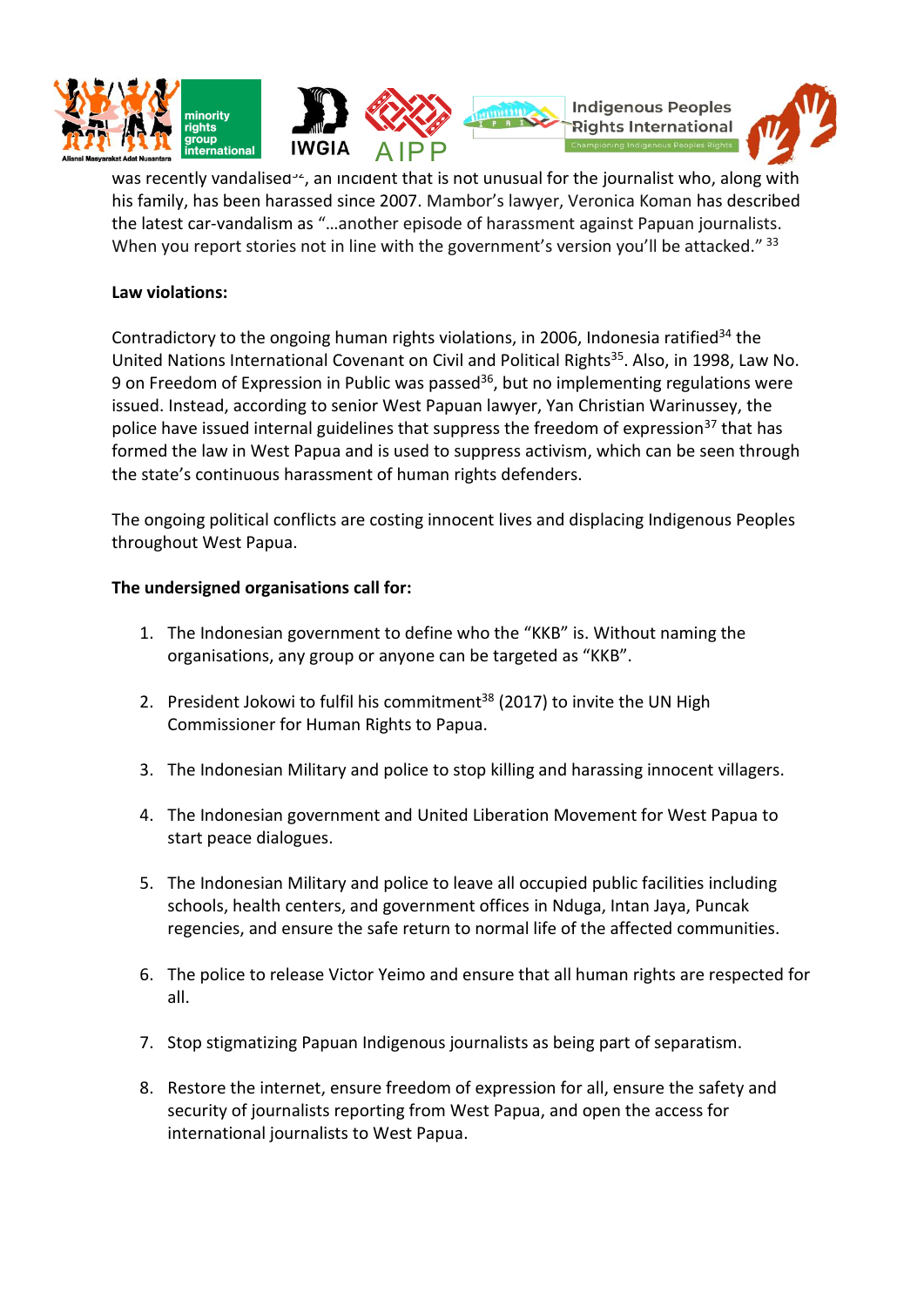

International Work Group for Indigenous Affairs (IWGIA)

Aliansi Masyarakat Adat Nusantara (AMAN): Indigenous Peoples Alliance of the Archipelago

Indigenous Peoples Rights International (IPRI)

Asia Indigenous Peoples' Pact (AIPP)

Minority Rights Group International

Survival International

**References:**

<sup>&</sup>lt;sup>1</sup> MacLeod, Jason. "The struggle for self-determination in West Papua (1969-present)." International Center on Nonviolent Conflict (ICNC), March, 2011. Accessedd June 7, 2021[. https://www.nonviolent](https://www.nonviolent-conflict.org/struggle-self-determination-west-papua-1969-present/)[conflict.org/struggle-self-determination-west-papua-1969-present/](https://www.nonviolent-conflict.org/struggle-self-determination-west-papua-1969-present/)

 $2$  Cordell, Marni. "The West Papuan independence movement - a history." The Guardian, August 29, 2013. Accessed June 7, 2021.<https://www.theguardian.com/world/2013/aug/29/west-papua-independence-history> <sup>3</sup> Netral News. "TNI Hunts Down Soldiers Join KKB Papua." April 15, 2021. Accessed June 7, 2021. <https://netral.news/en/tni-hunts-down-soldiers-join-kkb-papua.html>

<sup>4</sup> Strangio, Sebastian. "Indonesia Deploys Forces to Troubled Papua Region." The Diplomat, May 5, 2021. Accessed June 7, 2021. [https://thediplomat.com/2021/05/indonesia-deploys-special-forces-to-troubled-papua](https://thediplomat.com/2021/05/indonesia-deploys-special-forces-to-troubled-papua-region/)[region/](https://thediplomat.com/2021/05/indonesia-deploys-special-forces-to-troubled-papua-region/)

<sup>5</sup> Perkasa, Vidhyandika Djati, and Alif Satria. "Conflict Resolution in Papua and the Label of Terrorism." The Diplomat, May 7, 2021. Accessed June 7, 2021. [https://thediplomat.com/2021/05/conflict-resolution-in-papua](https://thediplomat.com/2021/05/conflict-resolution-in-papua-and-the-label-of-terrorism/)[and-the-label-of-terrorism/](https://thediplomat.com/2021/05/conflict-resolution-in-papua-and-the-label-of-terrorism/)

<sup>6</sup> The Straits Times. "Papua intelligence chief killed in Indonesia rebel attack." April 26, 2021. Accessed June 7, 2021.<https://www.straitstimes.com/asia/se-asia/papua-intelligence-chief-killed-in-indonesia-rebel-attack> 7 Ibid.

<sup>8</sup> Strangio, Sebastian. "Indonesia Deploys Forces to Troubled Papua Region." The Diplomat, May 5, 2021. Accessed June 7, 2021. [https://thediplomat.com/2021/05/indonesia-deploys-special-forces-to-troubled-papua](https://thediplomat.com/2021/05/indonesia-deploys-special-forces-to-troubled-papua-region/)[region/](https://thediplomat.com/2021/05/indonesia-deploys-special-forces-to-troubled-papua-region/)

<sup>&</sup>lt;sup>9</sup> Belau, Arnold. "Jakarta sends 21,000 troops to Papua over last three years, says KNPB." Asia Pacific Report, March 15, 2021. Accessed June 7, 2021[. https://asiapacificreport.nz/2021/03/15/jakarta-sends-21000-troops-to](https://asiapacificreport.nz/2021/03/15/jakarta-sends-21000-troops-to-papua-over-last-three-years-says-knpb/)[papua-over-last-three-years-says-knpb/](https://asiapacificreport.nz/2021/03/15/jakarta-sends-21000-troops-to-papua-over-last-three-years-says-knpb/)

<sup>10</sup> CNN Indonesia. "Ketua MPR: Tumpas Habis KKB Papua, Urusan HAM Bicarakan Nanti." April 26, 2021. Accessed June 7, 2021. [https://www.cnnindonesia.com/nasional/20210426114223-32-634743/ketua-mpr](https://www.cnnindonesia.com/nasional/20210426114223-32-634743/ketua-mpr-tumpas-habis-kkb-papua-urusan-ham-bicarakan-nanti)[tumpas-habis-kkb-papua-urusan-ham-bicarakan-nanti](https://www.cnnindonesia.com/nasional/20210426114223-32-634743/ketua-mpr-tumpas-habis-kkb-papua-urusan-ham-bicarakan-nanti)

<sup>11</sup> Ministry of Foreign Affairs of the Republic of Indonesia. "Indonesia and Human Rights Protection." April 7, 2019. Accessed June 7, 2021. [https://kemlu.go.id/portal/en/read/97/halaman\\_list\\_lainnya/indonesia-and-human](https://kemlu.go.id/portal/en/read/97/halaman_list_lainnya/indonesia-and-human-rights)[rights](https://kemlu.go.id/portal/en/read/97/halaman_list_lainnya/indonesia-and-human-rights)

 $12$  Ibid.

<sup>&</sup>lt;sup>13</sup> Septiari, Dian. "Indonesia secures seat on UN human rights body." The Jakarta Post, October 18, 2019. Accessed June 7, 2021. [https://www.thejakartapost.com/news/2019/10/18/indonesia-secures-seat-on-un-human](https://www.thejakartapost.com/news/2019/10/18/indonesia-secures-seat-on-un-human-rights-body.html)[rights-body.html](https://www.thejakartapost.com/news/2019/10/18/indonesia-secures-seat-on-un-human-rights-body.html)

<sup>&</sup>lt;sup>14</sup> Calí Tzay, José Francisco, Agnes Callamard, Cecilia Jimenez-Damary, and E. Tendayi Achiume. "Mandates" of the Special Rapporteur on the human rights of internally displaces persons." OHCHR, June 8, 2020. Accessed June 7, 2021.

<https://spcommreports.ohchr.org/TMResultsBase/DownLoadPublicCommunicationFile?gId=25322>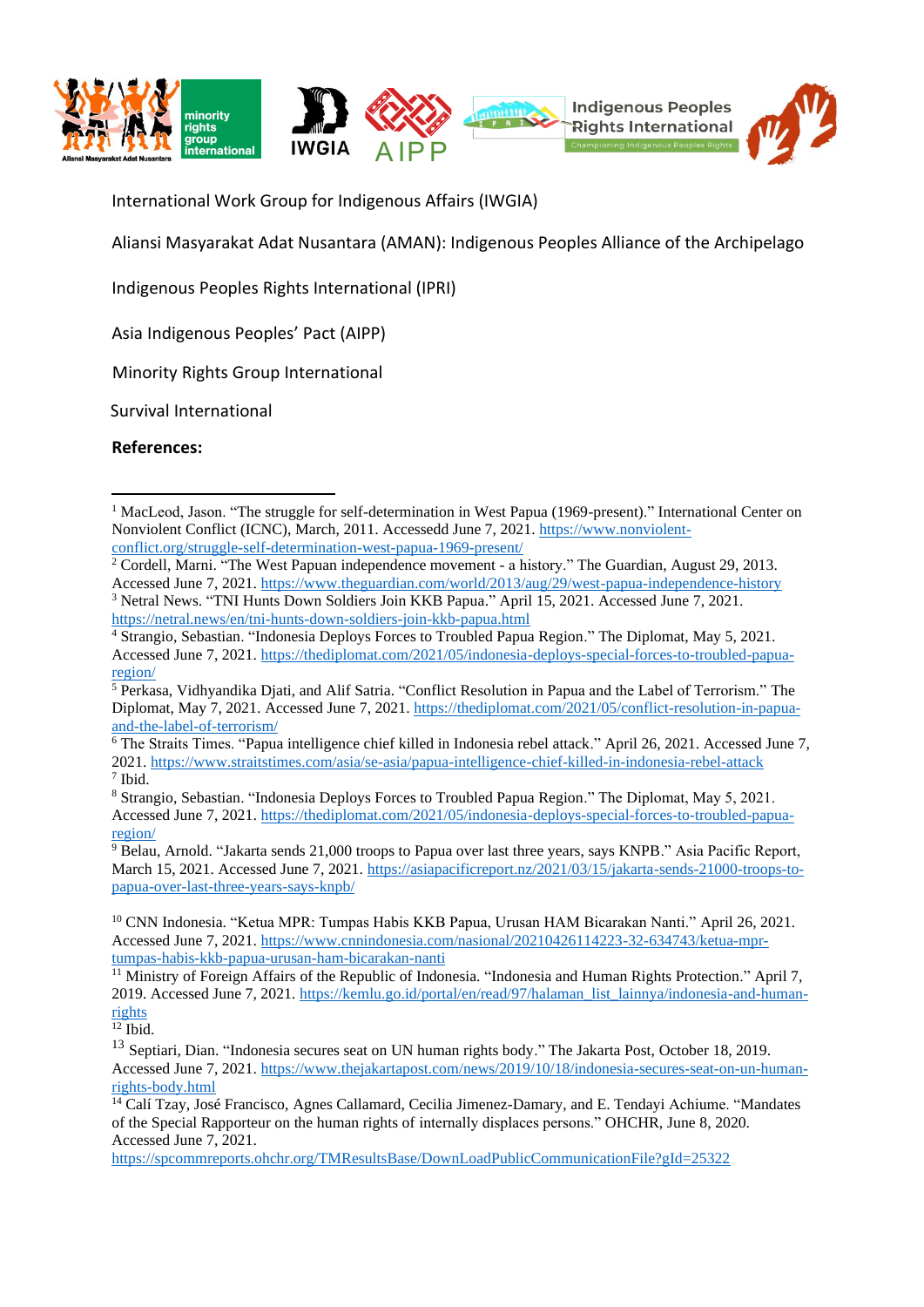

<sup>15</sup> New Mandala. "Invisible victims of the Papua conflict: the Nduga Regency refugees." Relief Web, OCHA, March 11, 2021. Accessed June 7, 2021[. https://reliefweb.int/report/indonesia/invisible-victims-papua-conflict](https://reliefweb.int/report/indonesia/invisible-victims-papua-conflict-nduga-regency-refugees)[nduga-regency-refugees](https://reliefweb.int/report/indonesia/invisible-victims-papua-conflict-nduga-regency-refugees)

<sup>16</sup> Sutrisno, Budi. "President's instruction to blame for rights violations, displacement in Nduga: LBH Papua." The Jakarta Post, July 24, 2020. Accessed June 7, 2021.

[https://www.thejakartapost.com/news/2020/07/24/presidents-instruction-to-blame-for-rights-violations](https://www.thejakartapost.com/news/2020/07/24/presidents-instruction-to-blame-for-rights-violations-displacement-in-nduga-lbh-papua.html)[displacement-in-nduga-lbh-papua.html](https://www.thejakartapost.com/news/2020/07/24/presidents-instruction-to-blame-for-rights-violations-displacement-in-nduga-lbh-papua.html)

<sup>17</sup> New Mandala. "Invisible victims of the Papua conflict: the Nduga Regency refugees." Relief Web, OCHA, March 11, 2021. Accessed June 7, 2021[. https://reliefweb.int/report/indonesia/invisible-victims-papua-conflict](https://reliefweb.int/report/indonesia/invisible-victims-papua-conflict-nduga-regency-refugees)[nduga-regency-refugees](https://reliefweb.int/report/indonesia/invisible-victims-papua-conflict-nduga-regency-refugees)

<sup>18</sup> Pademme, Arjuna. "Ditolak Rumah Sakit, 18 pengungsi Nduga di Jayawijaya meninggal selama sebulan terakhir." Jubi, January, 2021. Accessed June 7, 202. [https://jubi.co.id/ditolak-rumah-sakit-18-pengungsi](https://jubi.co.id/ditolak-rumah-sakit-18-pengungsi-nduga-di-jayawijaya-meninggal-selama-sebulan-terakhir/amp/)[nduga-di-jayawijaya-meninggal-selama-sebulan-terakhir/amp/](https://jubi.co.id/ditolak-rumah-sakit-18-pengungsi-nduga-di-jayawijaya-meninggal-selama-sebulan-terakhir/amp/)

<sup>19</sup> Wisanggeni G, Aryo, and Evi Mariani. "Indonesia 'must take responsibility' for Nduga and Intan Jaya displaced people." Jubi, March 10, 2021. Accessed June 7, 2021. [https://en.jubi.co.id/nduga-and-intan-jaya](https://en.jubi.co.id/nduga-and-intan-jaya-displaced-people-west-papua/)[displaced-people-west-papua/](https://en.jubi.co.id/nduga-and-intan-jaya-displaced-people-west-papua/)

<sup>20</sup> Mambor, Victor. "The Intan Jaya conflict 2: Violence at the cost of many civilian lives." Asia Pacific Report, January 11, 2021. Accessed June 7, 2021[. https://asiapacificreport.nz/2021/01/11/the-intan-jaya-conflict-2](https://asiapacificreport.nz/2021/01/11/the-intan-jaya-conflict-2-violence-at-the-cost-of-many-civilian-lives/) [violence-at-the-cost-of-many-civilian-lives/](https://asiapacificreport.nz/2021/01/11/the-intan-jaya-conflict-2-violence-at-the-cost-of-many-civilian-lives/)

 $21$  Mambor, Victor. "Two Papuans shot dead by Indonesian military personnel." The Jakarta Post, July 21, 2020. Accessed June 7, 2021. [https://www.thejakartapost.com/news/2020/07/21/two-papuan-refugees-shot-dead-by](https://www.thejakartapost.com/news/2020/07/21/two-papuan-refugees-shot-dead-by-indonesian-military-personnel.html)[indonesian-military-personnel.html](https://www.thejakartapost.com/news/2020/07/21/two-papuan-refugees-shot-dead-by-indonesian-military-personnel.html)

 $22$  Chesterfield, Nick. "Indonesian Army shoot mother and 3 children in "crossfire"." Scoop, July 18, 2011. Accessed June 7, 2021. [https://www.scoop.co.nz/stories/WO1107/S00372/indonesian-army-shoot-mother-and-](https://www.scoop.co.nz/stories/WO1107/S00372/indonesian-army-shoot-mother-and-3-children-in-crossfire.htm)[3-children-in-crossfire.htm](https://www.scoop.co.nz/stories/WO1107/S00372/indonesian-army-shoot-mother-and-3-children-in-crossfire.htm)

<sup>23</sup> Davidson, Helen. "West Papuan leaders blame deaths of three babies on Indonesian crackdown." The Guardian, January 22, 2019. Accessed June 7, 2021. [https://www.theguardian.com/world/2019/jan/22/west](https://www.theguardian.com/world/2019/jan/22/west-papuan-leaders-blame-deaths-of-three-babies-on-indonesian-crackdown)[papuan-leaders-blame-deaths-of-three-babies-on-indonesian-crackdown](https://www.theguardian.com/world/2019/jan/22/west-papuan-leaders-blame-deaths-of-three-babies-on-indonesian-crackdown)

<sup>24</sup> Galuwo, Kristianto, Evi Mariani, and Dewi Wulandari, Abeth You. "'Indonesia has gone too far': A disabled man and a teenager in West Papua's Intan Jaya shot dead." West Papua Daily, March 8, 2021. Accessed June 7, 2021. [https://en.jubi.co.id/indonesia-has-gone-too-far-a-disabled-man-and-a-teenager-in-west-papuas-intan](https://en.jubi.co.id/indonesia-has-gone-too-far-a-disabled-man-and-a-teenager-in-west-papuas-intan-jaya-shot-dead/)[jaya-shot-dead/](https://en.jubi.co.id/indonesia-has-gone-too-far-a-disabled-man-and-a-teenager-in-west-papuas-intan-jaya-shot-dead/)

 $^{25}$  RNZ. "Internet cut in Papua as military operations intensify." May 3, 2021. Accessed June 7, 2021. <https://www.rnz.co.nz/international/pacific-news/441684/internet-cut-in-papua-as-military-operations-intensify> <sup>26</sup> IWGIA. "Indigenous peoples protest in West Papua." August 30, 2019.

<https://www.iwgia.org/en/indonesia/3444-indigenous-peoples-protest-in-west-papua.html>

 $^{27}$  James, Rory. "'We are living in a war zone': violence flares in West Papua as villagers forced to flee." The Guardian, May 11, 2021. Accessed June 7, 2021. [https://www.theguardian.com/world/2021/may/11/we-are](https://www.theguardian.com/world/2021/may/11/we-are-living-in-a-war-zone-violence-flares-in-west-papua-as-villagers-forced-to-flee?fbclid=IwAR3iZd_-LpWmwYjhH4DvyDnU3ISao4Tdwq7Iw2_9OA39td_LS3D8GvWR6uM)[living-in-a-war-zone-violence-flares-in-west-papua-as-villagers-forced-to-flee?fbclid=IwAR3iZd\\_-](https://www.theguardian.com/world/2021/may/11/we-are-living-in-a-war-zone-violence-flares-in-west-papua-as-villagers-forced-to-flee?fbclid=IwAR3iZd_-LpWmwYjhH4DvyDnU3ISao4Tdwq7Iw2_9OA39td_LS3D8GvWR6uM) [LpWmwYjhH4DvyDnU3ISao4Tdwq7Iw2\\_9OA39td\\_LS3D8GvWR6uM](https://www.theguardian.com/world/2021/may/11/we-are-living-in-a-war-zone-violence-flares-in-west-papua-as-villagers-forced-to-flee?fbclid=IwAR3iZd_-LpWmwYjhH4DvyDnU3ISao4Tdwq7Iw2_9OA39td_LS3D8GvWR6uM)

 $\overline{^{28}}$  Aljazeera. "Indonesia police arrest Victor Yeimo for suspected treason." May 10, 2021. Accessed June 7, 2021.<https://www.aljazeera.com/news/2021/5/10/indonesia-police-arrest-victor-yeimo-for-suspected-treason> <sup>29</sup> Mambor, Victor, and Jakob Siringoringo. "Indonesia." In The Indigenous World 2020, edited by Dwayne Mamo, 259-260. IWGIA, 2020.

[http://iwgia.org/images/yearbook/2020/IWGIA\\_The\\_Indigenous\\_World\\_2020.pdf](http://iwgia.org/images/yearbook/2020/IWGIA_The_Indigenous_World_2020.pdf)

<sup>30</sup> Aljazeera. "Indonesia police arrest Victor Yeimo for suspected treason." May 10, 2021. Accessed June 7, 2021.<https://www.aljazeera.com/news/2021/5/10/indonesia-police-arrest-victor-yeimo-for-suspected-treason> <sup>31</sup> Wisanggeni G, Aryo, and Abeth You. "I was not there: Victor Yeimo denies involvement in protest turn riots." West Papua Daily, May 19, 2021. Accessed June 7, 2021. [https://en.jubi.co.id/i-was-not-there-victor](https://en.jubi.co.id/i-was-not-there-victor-yeimo-denies-involvement-in-protest-turn-riots/)[yeimo-denies-involvement-in-protest-turn-riots/](https://en.jubi.co.id/i-was-not-there-victor-yeimo-denies-involvement-in-protest-turn-riots/)

 $32$  Mawel, Benny, and Aryo Wisanggeni G. "Indonesia's journalist alliance condemns attack on Jubi's leader, Victor Mambor." West Papua Daily, April 23, 2021. Accessed June 7, 2021. [https://en.jubi.co.id/aji-jayapura](https://en.jubi.co.id/aji-jayapura-condemns-attack-victor-mambor-jubi/)[condemns-attack-victor-mambor-jubi/](https://en.jubi.co.id/aji-jayapura-condemns-attack-victor-mambor-jubi/)

 $\frac{33}{33}$  James, Rory. "'We are living in a war zone': violence flares in West Papua as villagers forced to flee." The Guardian, May 11, 2021. Accessed June 7, 2021. [https://www.theguardian.com/world/2021/may/11/we-are-](https://www.theguardian.com/world/2021/may/11/we-are-living-in-a-war-zone-violence-flares-in-west-papua-as-villagers-forced-to-flee?fbclid=IwAR3iZd_-LpWmwYjhH4DvyDnU3ISao4Tdwq7Iw2_9OA39td_LS3D8GvWR6uM)